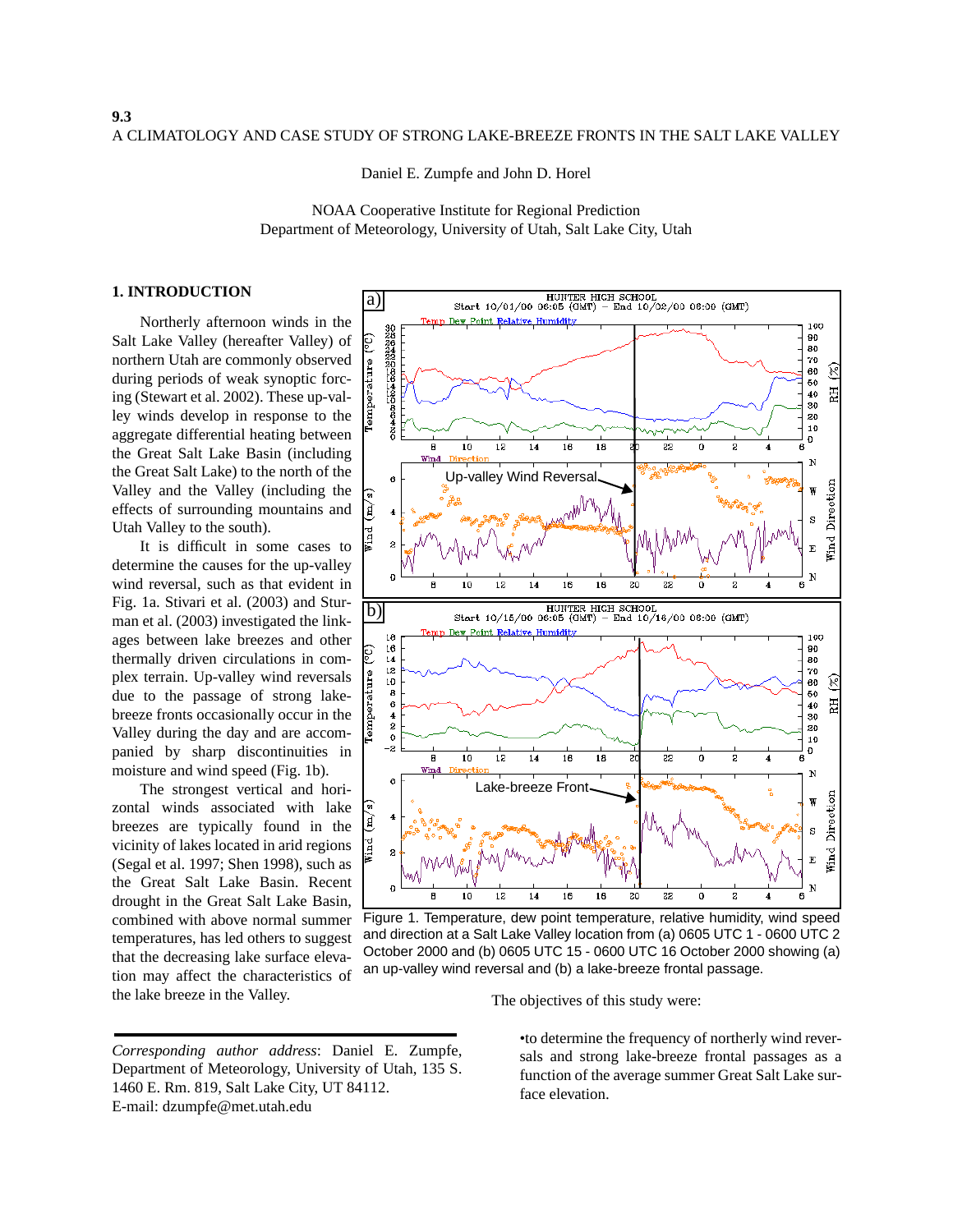

Figure 2. (a) Average summer Great Salt Lake surface elevation (m), (b) number of strong summer lake-breeze frontal passages at SLC, and (c) number of strong summer lake-breeze frontal passages at SLC plotted against average summer Great Salt Lake surface elevation (m) for 1960- 2003. Selected years are labelled and the linear fit is shown in (c).

•to study in detail the evolution of a strong lake-breeze front that moved up the Salt Lake Valley on 17 October 2000 in the context of the other thermally driven circulations present on that day.

# **2. SUMMER LAKE-BREEZE FRONT CLIMATOLOGY**

The average summer Great Salt Lake surface elevation during the period 1960- 2003 ranged from approximately 1278 m in 1963 to 1284 m in 1986 (Fig. 2a). The ongoing drought in the Intermountain West is evident in Fig. 2a by the decrease in lake surface elevation over the past 5 years.

In order to establish the frequency of lake-breeze frontal passages in the Salt Lake Valley, data from the Salt Lake City International Airport (SLC) during the summers from 1960-2003 were used after eliminating days with strong synoptic forcing (precipitation, fronts, etc.). An up-valley wind reversal (i.e., northerly wind-shift) was observed during nearly one-half of all summer days at SLC and the weak summer-tosummer variability in the number of northerly wind reversals bears little resemblance to the interannual variability in lake surface elevation (not shown).

A strong lake-breeze frontal passage was defined here as an up-valley wind reversal accompanied by a dew point temperature increase of at least 2.5°C during peak daytime heating (1500-2200 UTC) on days with weak synoptic forcing. Strong summer lake-breeze frontal passages were observed at SLC during each summer except 1967 (Fig. 2b). In general, the number of strong summer lake-breeze frontal passages increased as the average summer lake surface elevation increased; the linear correlation coefficient between these two is 0.60, which is statistically significant at the 99% confidence level (Fig. 2c). However, other factors such as interannual variations in the seasonal position of the upper-tropospheric anticyclone over the western United States presumably were important as well (e.g., the large variation in the number of lake breeze fronts during the mid-1990's when the lake surface elevation was relatively constant).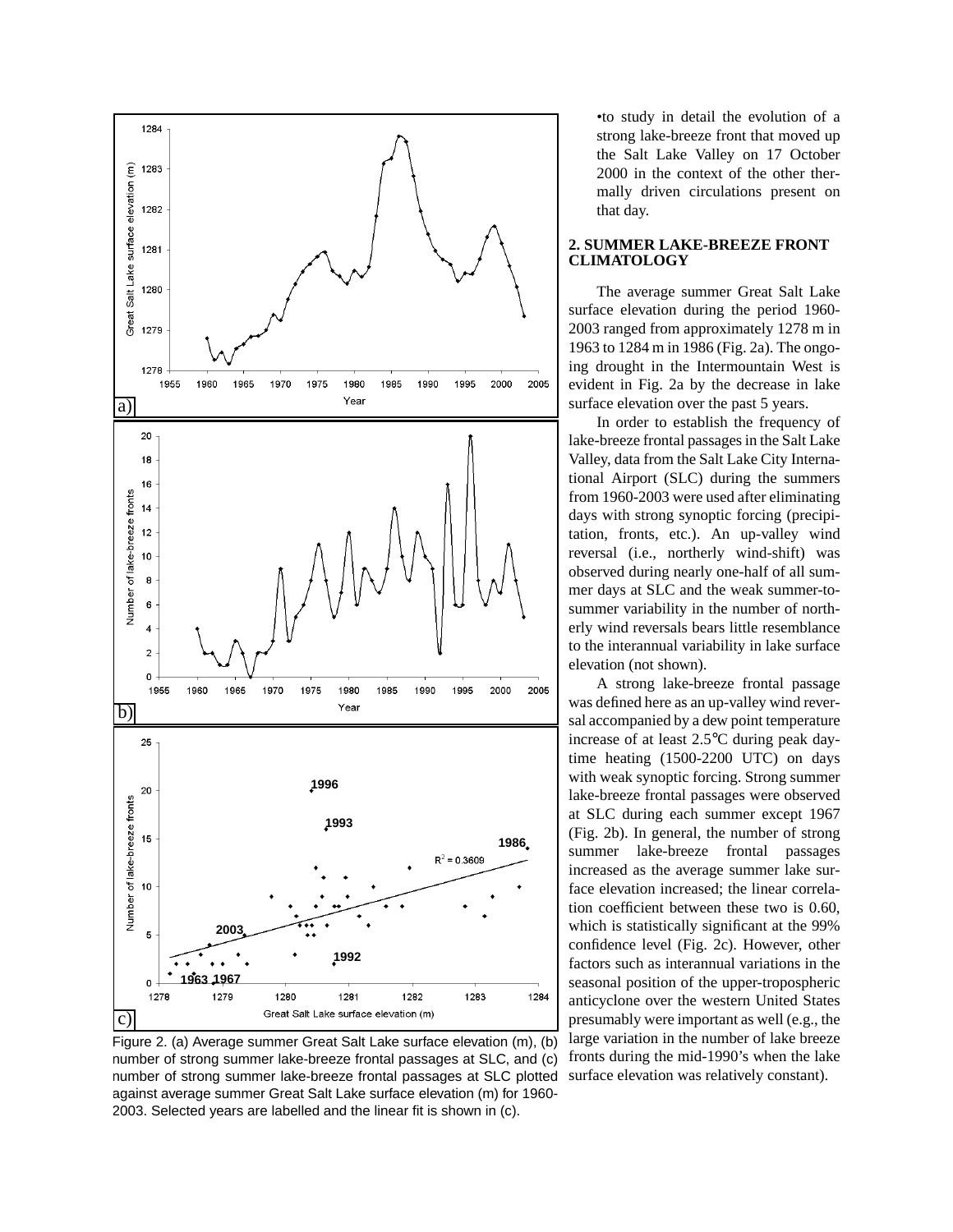

Figure 3. Soundings from the surface to 700 hPa launched from SLC at (a) 1200 UTC and (b) 2100 UTC 17 October 2000. Each half wind barb is 2.5 m s<sup>-1</sup> and each full wind barb is 5 m s<sup>-1</sup>.

#### **3. 17 OCTOBER 2000 CASE STUDY**

A case study of a lake-breeze frontal passage on 17 October 2000 during the VTMX (Vertical Transport and Mixing Experiment) field program (Doran et al. 2002) was performed to investigate the interactions between the lake-breeze front and mountain-valley winds in the Valley. The field program provided an unprecedented amount of surface, rawinsonde, radar, sodar,

and lidar data collected by commercial, military, government, and educational institutions, including the Department of Meteorology at the University of Utah.

A strong 500 hPa ridge resided over the western United States with the axis extending from western Utah to southern British Columbia at 1200 UTC 17 October 2000 (not shown). Clear skies and weak synoptic-scale forcing allowed a temperature inversion and down-valley and land breeze winds to develop prior to sunrise in the Valley (Fig. 3a). Downslope winds were also observed at this time on the slopes of the Wasatch and Oquirrh Mountains located east and west of the Valley respectively.

As summarized in Fig. 4, up-slope and up-canyon surface winds developed in the eastern third of the Valley from 1400-1700 UTC while an up-valley wind reversal in the western two-thirds of the Valley appeared to propagate southward between 1900 and 2230 UTC. The lake-breeze front moved up the average speed of 3 m  $s^{-1}$  (Fig. 5). The lakebreeze front was superimposed upon the upvalley flow in the western Valley and the up-slope and up-canyon flow in the eastern Valley.

The lake-breeze frontal passage was associated with dew point temperature increases at Valley surface observation sites (Fig. 6). Most sites observed an hourly dew point temperature increase of 2.5°C or more across the lake-breeze front, satisfying the criteria used to define the lake-breeze fronts as described in the previous section. The lake-breeze front was evident as a wave of dew point temperature increase, with mostly negative or nearzero hourly dew point temperature changes following the frontal passage. Hour-to-hour increases in dew point temperatures of 1−2°C were used to help define the lakebreeze frontal movement shown in Fig. 5.

A variety of data resources were used to diagnose the three-dimensional structure of the boundary layer before and after the lake-breeze frontal passage. The lake breeze boundary layer was clearly evident in the northern Valley by 2100 UTC (Fig. 3). This sounding (launched at 2033 UTC from SLC) showed a large dew point temperature gradient between the surface and the top of the lake breeze boundary layer at roughly 825 hPa with 850 hPa winds from the north-northwest at 5 m  $s^{-1}$ . Winds aloft above roughly 750 hPa (2500 m) remained southerly throughout the day and opposed the lake-breeze front.

At Wheeler Farm, located in the eastern Valley, rawinsondes were launched at the outset of an Intenstive



Valley between 1900 and 2330 UTC at an Figure 4. Onset time isochrones of up-valley (solid white lines) and area of up-slope and up-canyon flows (within dashed white line) at the surface that preceeded the 17 October 2000 lake-breeze front in the Salt Lake Valley.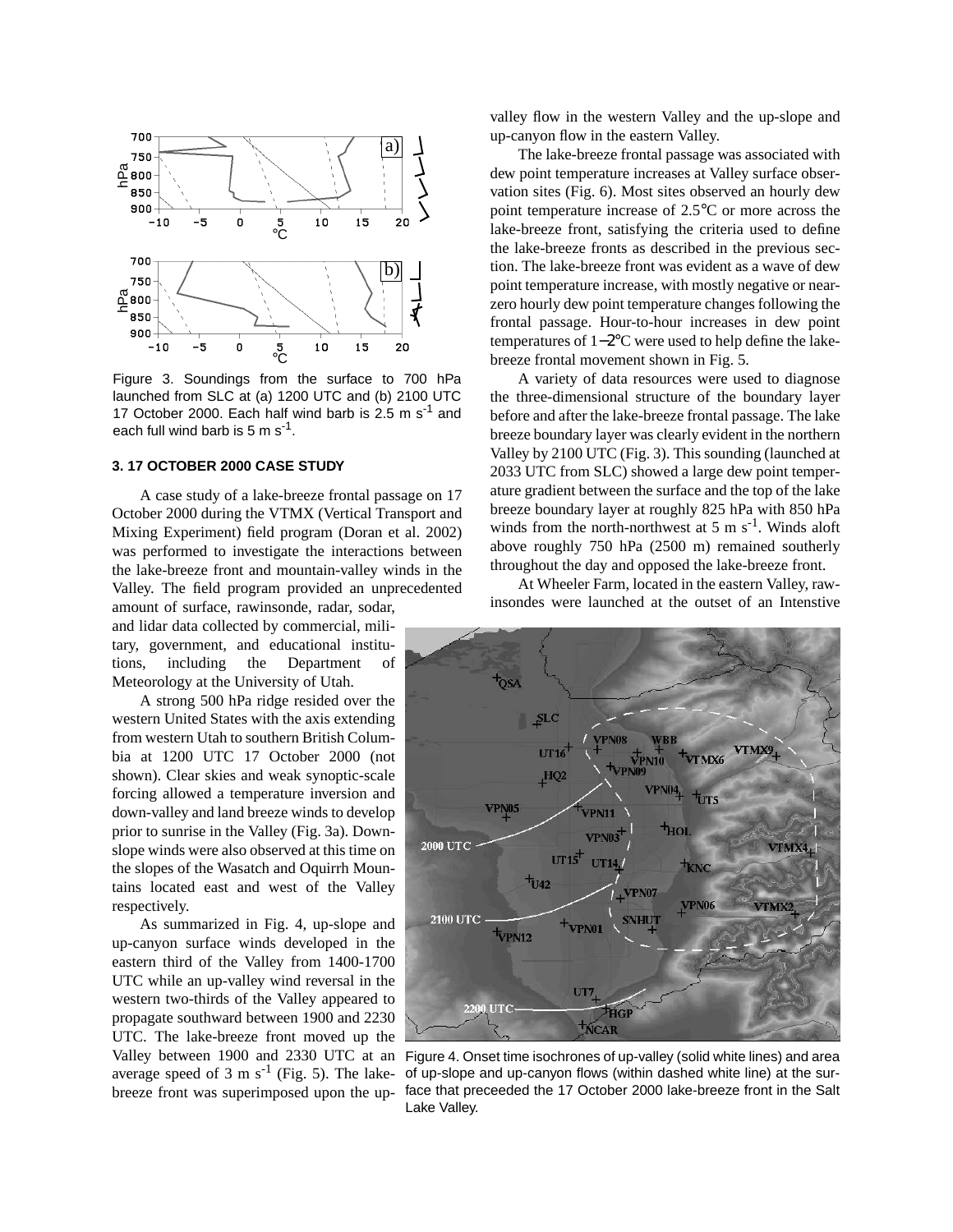

Figure 5. Summary isochrones of the lake-breeze front passing observation sites in the Salt Lake Valley during 17 October 2000.

Observing Period (IOP-7) beginning at 2152 UTC (Fig. 7). Fortunately, this launch appeared to be slightly ahead of the lake-breeze front and after the up-valley wind reversal. The winds were initially light northwesterly from the surface to 500 m agl and there was little evidence of strong vertical mixing (i.e., a superadiabatic layer existed at the surface). By the time of the next launch (2250 UTC), the wind speed had increased significantly and potential temperature was nearly constant with height in the lowest 600 m agl. By 0000 UTC 18 October, a surface inversion began to form while the lake breeze persisted aloft.

A backscatter lidar located at the NCAR (National Centers for Atmospheric Research) data collection site in the southern end of the Valley showed increased aerosol mixing before and after the lake-breeze frontal passage at 2325 UTC 17 October (not shown). Two distinct waves at the top of the boundary layer were evident at this time, suggesting that gravity waves were excited along and ahead of the lake-breeze front with vertical displacements around 150 m.

The lake breeze weakened after 0000 UTC 18 October as the land breeze, down-valley, down-slope, and down-canyon flow resumed Valley-wide by 0300 UTC. The land breeze and down-valley flow was 1-1.5 km deep by this time as indicated by the NOAA (National Oceanic and Atmospheric Administration) lidar located at Salt Lake Airport #2 (U42-not shown).

### **4. SUMMARY**

This study of lake-breeze fronts in the Salt Lake Valley was motivated in part by the ongoing drought in the Intermountain West and the possible modulation of the occurrence and intensity of lake breezes by changes in the Great Salt Lake surface elevation. A statistically significant relationship was evident between lake surface elevation and the occurrence of strong summer lake-breeze fronts during the 1960-2003 period such that more lake-breeze fronts would be expected during summers with higher lake surface elevation. However, lake surface elevation alone would not be a successful predictor for the number of strong lake-breeze fronts during a summer chosen at random. For example, there were summers during the 1990's with nearly identical lake surface elevation and widely different numbers of lake-breeze frontal passages, presumably as a result of summer-to-summer variations in the large-scale atmospheric circulation.

A case study of a strong lake-breeze front

moving up the Salt Lake Valley on 17 October 2000 was performed. Figure 4 summarizes several of the salient features of the thermally driven flows prior to the passage of the lake-breeze front. The down-slope and down-valley flows in the eastern third of the Valley reversed to up-slope from 1400-1700 UTC. In contrast, down-valley winds in the central and western portions of the Valley continued through the morning and actually increased in magnitude. Ultimately, the wind reversed to a northerly direction in the western two-thirds of the Valley and this reversal appeared to propagate up the Valley faster than the advective speed of the wind. The apparent propagation of the up-valley wind reversal along the Valley axis observed in this case study appeared to reflect interactions between the thermally forced up-valley wind and the opposing synoptically forced down-valley wind aloft.

The lake-breeze front moved up the Valley beginning after 1900 UTC at approximately the rate of the mean wind in the boundary layer behind the front, i.e., roughly 3 m  $s^{-1}$  (Fig. 5). The front was accompanied by a strong moisture gradient within a 3-4 km band, superimposed upon the prevailing up-valley wind in the western two-thirds of the Valley and the prevailing up-slope and up-canyon flow in the eastern third. The lake breeze collapsed Valley-wide by 0300 UTC 18 October.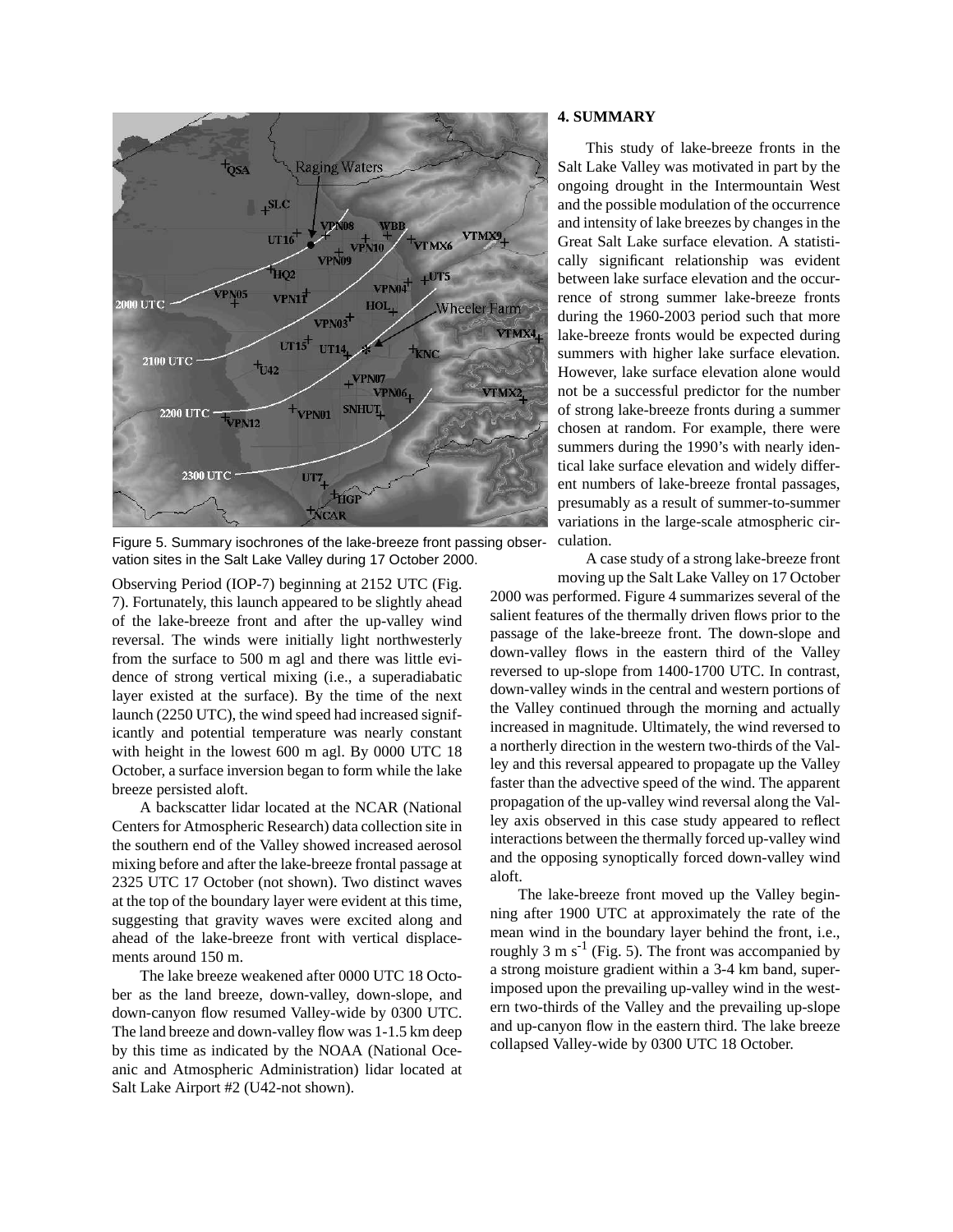

Figure 6. Hourly dew point temperature changes (°C) at Salt Lake Valley surface observation sites (a) 1900-2000 UTC, (b) 2000-2100 UTC, (c) 2100-2200 UTC, and (d) 2200-2300 UTC during 17 October 2000.

#### **5. REFERENCES**

Doran, J.C., J. D. Fast, and J. Horel, 2002: The VTMX 2000 campaign. *Bull. Amer. Meteor. Soc.*, **83**, 537-551.

Segal, M., M. Leuthold, R. W. Arritt, C. Anderson, and J. Shen, 1997: Small lake daytime breezes: some observational and conceptual evaluations. *Bull. Amer. Meteor. Soc.*, **78**, 1135-1147.

Shen, J., 1998: Numerical modelling of the effects of vegetation and environmental conditions on the lake breeze. *Bound.-Layer Meteor.*, **87**, 481-498.

Stewart, J. Q., C. D. Whiteman, W. J. Steenburgh, and X. Bian, 2002: A climatological study of thermally

driven wind systems of the U.S. intermountain west. *Bull. Amer. Meteor. Soc.*, **83**, 699-708.

Stivari, S. M. S., A. P. D. Oliveira, H. A. Karam, and J. Soares, 2003: Patterns of local circulation in the Itaipu Lake area: numerical simulation of lake breeze. *J. Appl. Meteor.*, **42**, 37-50.

Sturman, A. P., S. Bradley, P. Drummond, K. Grant, P. Gudiksen, M. Kossmann, H. A. McGowan, A. Oliphant, I. F. Owens, S. Powell, R. Spronken-Smith, and P. Zawa-Reza, 2003: The Lake Tekapo Experiment (LTEX). *Bull. Amer. Meteor. Soc.*, **84**, 371-380.